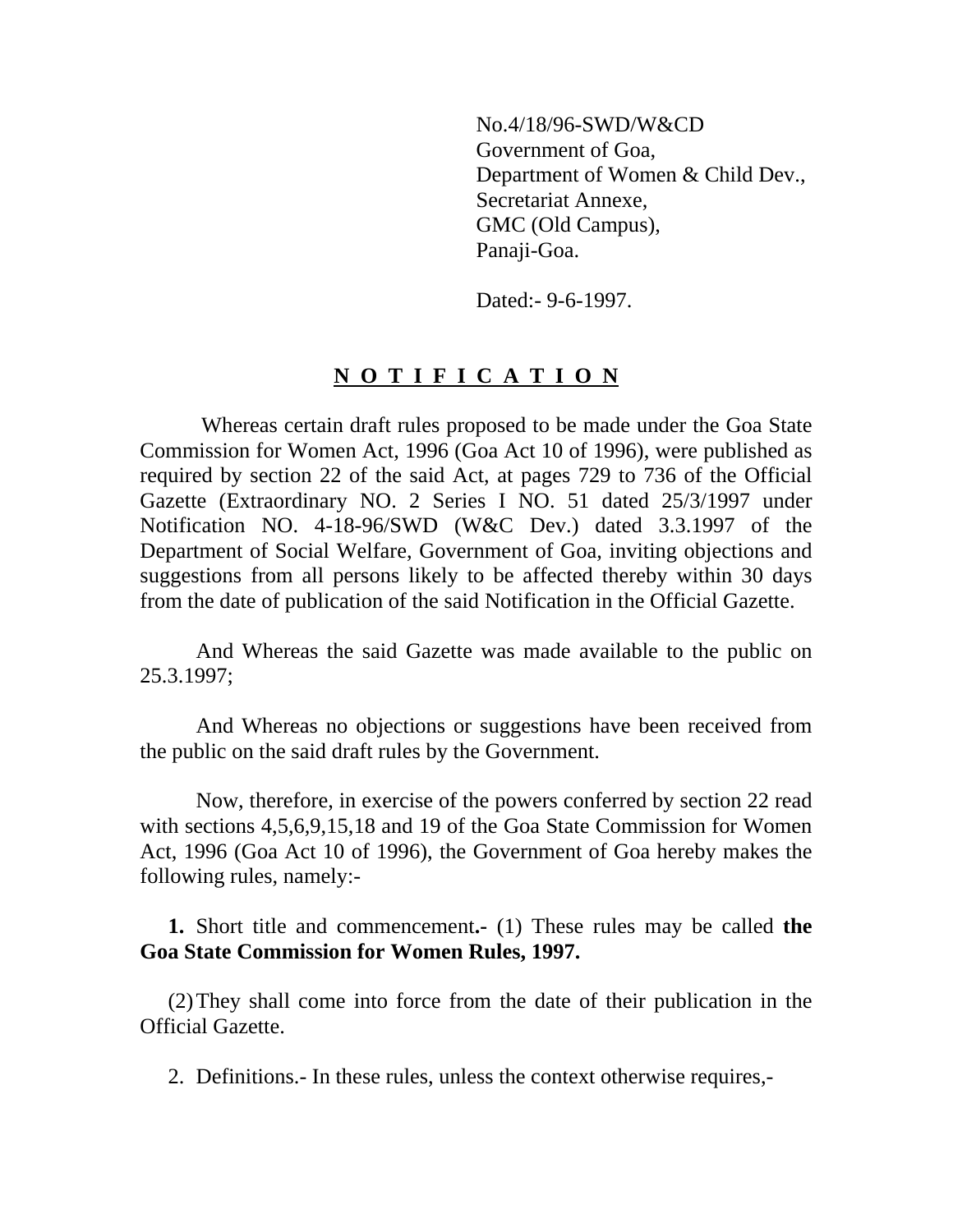- (i) "Act" means the Goa State Commission for Women Act,1996 (Act 10 of 1996);
- (ii) "Section" means a section of the Act;
- (iii) Words and phrases used but not defined herein shall have the same meaning as assigned to them under the Act.

3. **Qualification of Chairperson of the Commission.-** The Chairperson of the Commission shall be a person who is**.-**

(i) a degree holder from any recognized University/Institution;

(ii) proficient in Konkani and Marathi; and

(iii) at least 40 years of age.

4. **Allowances and honorarium for the Chairperson and the members of the Commission.-** (1) The Chairperson of the Commission shall be paid an honorarium of Rs.200/- per day per sitting and every member appointed on honorary basis shall be paid honorarium of Rs.150/ per day per sitting.

(2) The Chairperson appointed on honorary basis shall be paid Rs.1000/ per month as conveyance allowance and the members appointed on honorary basis shall be paid TA/DA as per the entitlement of Class I Government Officers.

(3) The Chairperson appointed on honorary basis shall be paid telephone allowance of Rs.500/- per month. The members appointed on honorary basis shall be paid Rs.250/- per month as telephone allowance.

5. **Allowances and powers of Member-Secretary.-** (1) The Member-Secretary to be nominated by the State Government shall be on deputation under usual terms and conditions, who shall be a grade I Officer in the pay scale of Rs.3000-4500.

(2) The Member-Secretary shall discharge the duties as Member-Secretary on regular basis. He/She shall be eligible to draw the salary and allowances as per entitlement. The important administrative matters of the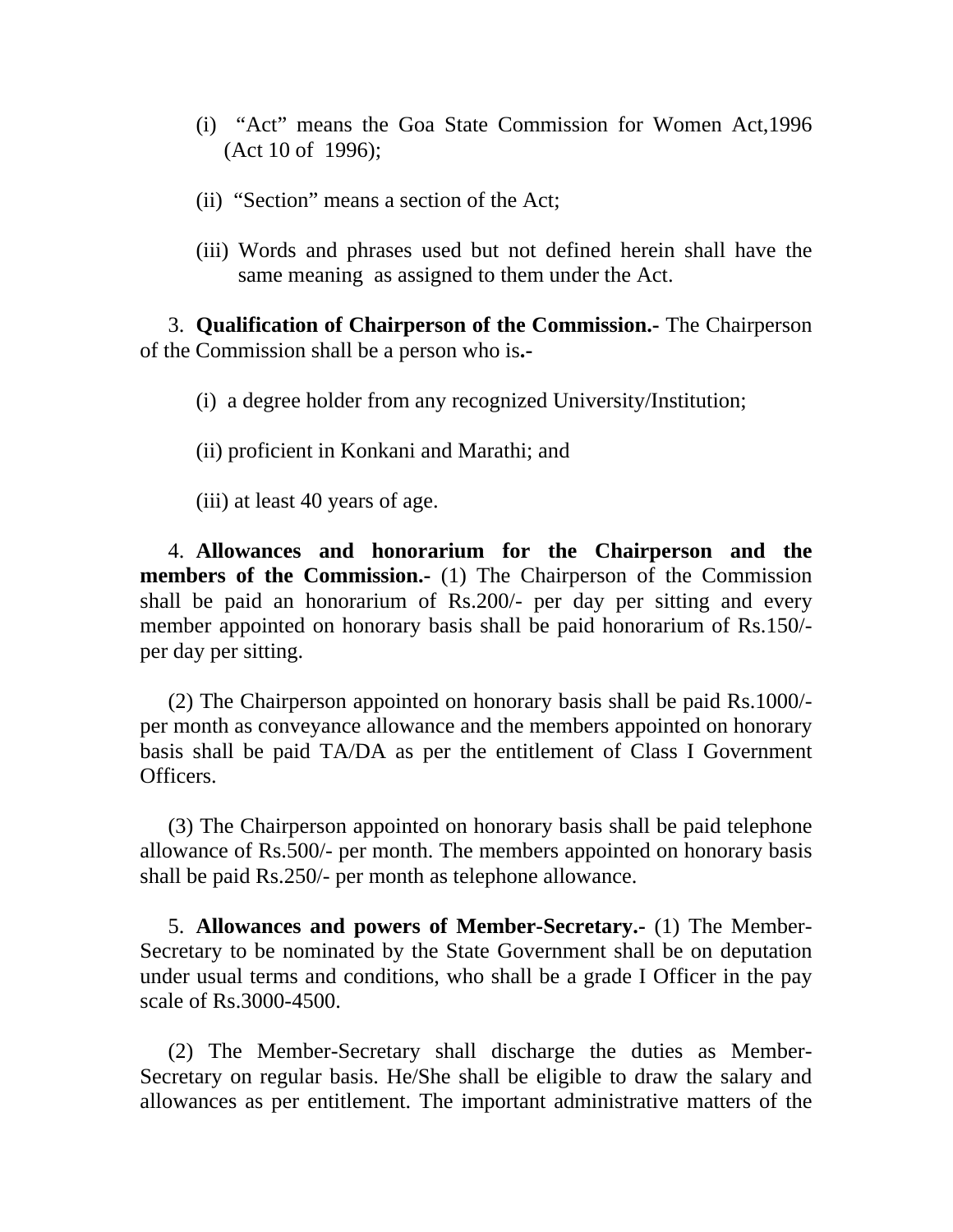Commission shall be placed before the Member-Secretary who may pass general or specific orders on such matters. The Member-Secretary shall be responsible for having the agenda prepared for each meeting of the Commission. The Member-Secretary shall exercise all such administrative and financial powers in connection with day to day affairs of the Commission on par with such powers of the Head of a Government Department for all purposes such as FR, SR and Delegation of Financial Powers Rules.

(3) The Member-Secretary shall be the appointing and disciplinary authority in respect of all the staff of the Commission. For, appointment/promotion of the staff of the Commission, the DSC/DPC shall consist of the following members:-

| Chairperson |
|-------------|
| Member      |
|             |
| Member      |
|             |

6. **Appointment/salaries/allowances, etc. of the staff of the Commission.-** (1) The salaries and allowances of the staff appointed for the office of the Commission shall be on par with those of other Government employees of respective category.

(2) The recruitment rules for the recruitment of staff for the office of the Commission shall be the same as are applicable to different categories as in other Government Departments. The Commission may appoint the staff of various categories from other Government Departments on deputation basis and they shall be governed by general rules of deputation. The TA/DA shall be paid to staff of the Commission on par with other Government employees of the same category.

7. **Allowances/honorarium to the Members of the Committee appointed by the Commission.-** (1) The non-official members appointed by the Commission in any Committee, shall be entitled for sitting allowance of Rs.150/- per day per sitting.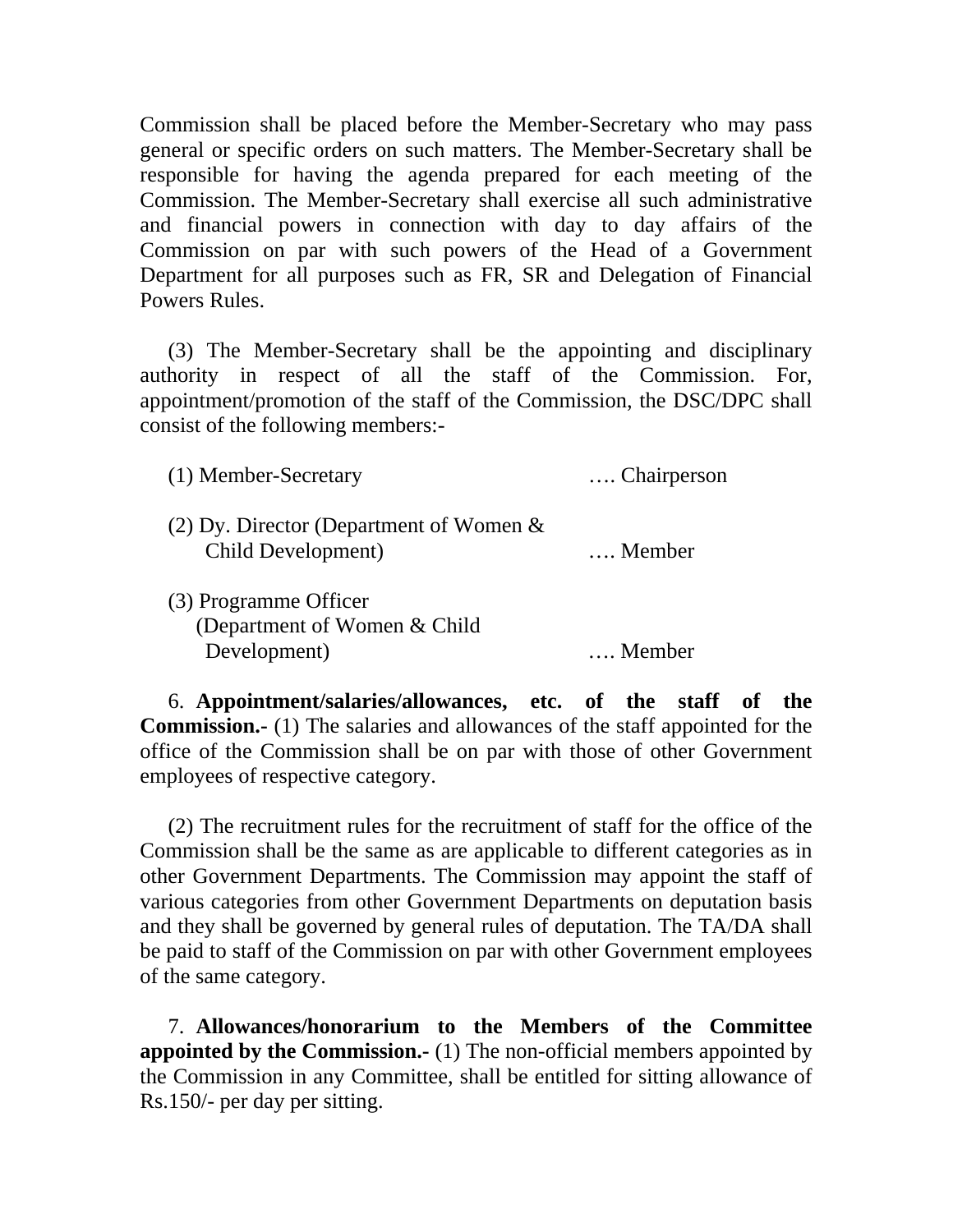(2) In case of other tasks of Committee as assigned by the Commission, the concerned members shall be entitled for TA/DA as admissible for Grade I Government Officers.

8. **Registration of registered voluntary organization and seeking their assistance.-** The Commission shall include the name of registered voluntary organization for women within the State of Goa in the register to be maintained by the Commission as per Form 'A' appended to these Rules.

9. **Annual Statement of Accounts/Annual Report.-** The Commission shall prepare an annual statement of accounts and its annual report as per Form B and Form C respectively appended to these Rules. The annual report shall be submitted to the Government in the Form mentioned above in the month of April of the succeeding year.

# **F O R M 'A'**

( See rule 8)

## REGISTER FOR INCLUDING NAME OF REGISTERED VOLUNTARY ORGANISATION FOR WOMEN WITHIN THE STATE

| S1.<br>N <sub>o</sub> | Name of the<br>registered<br>Voluntary<br>Organisation<br>for Women | Registration<br>under the<br>Societies<br>Registration<br>Act, 1860 | Date of<br>Registration<br>under the<br>Commission | Date of<br>Cancellation<br>of<br>registration | Remarks |
|-----------------------|---------------------------------------------------------------------|---------------------------------------------------------------------|----------------------------------------------------|-----------------------------------------------|---------|
| (1)                   | (2)                                                                 | (3)                                                                 | (4)                                                | (5)                                           | (6)     |
|                       |                                                                     |                                                                     |                                                    |                                               |         |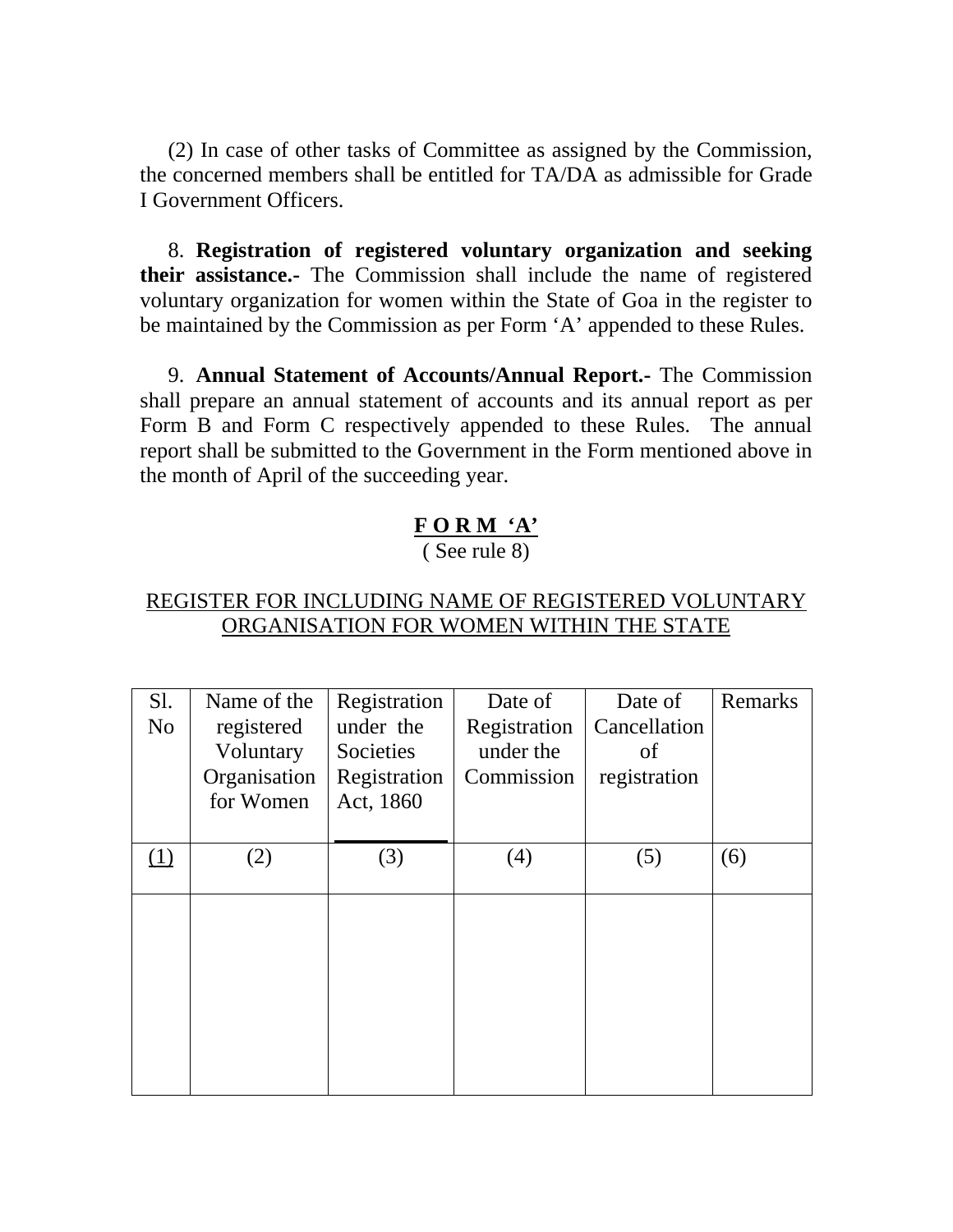## **FORM - B**

Appendix - A

## **ACCOUNTS OF THE GOA STATE COMMISSION FOR WOMEN**

( See rule - 9 )

#### **RECEIPTS AND PAYMENT ACCOUNT OF THE GOA STATE COMMISSION FOR WOMEN FOR THE YEAR ENDING 31ST MARCH**

| <b>DECEIDT</b> | <b>AMOUNT</b><br>'Year) | PAYMENT | <b>AMOUNT</b><br>Year, |
|----------------|-------------------------|---------|------------------------|
|                |                         |         |                        |

|                                         | <b>Rupees</b>                   |
|-----------------------------------------|---------------------------------|
|                                         | AMOUNT                          |
|                                         | (Year)                          |
| OPENING BALANCE                         | A. Plan Expenditure             |
| (i) Cash in Hand                        | I. Recurring                    |
| (ii) Cash in Bank                       | (a) Establishment charges       |
|                                         | I. Salaries                     |
|                                         | (Chairperson & Members of       |
| <b>Grant in-aid from the Government</b> | the                             |
|                                         | Commission including            |
| (i) Plan                                | honorarium                      |
|                                         | & allowances to co-opted        |
| Recurring                               | Members)                        |
| Non-recurring                           |                                 |
| (ii) Non-plan                           | 2. Salaries                     |
| Recurring                               | (Offices & Establishment)       |
| Non-recurring                           |                                 |
|                                         | 3. Wages                        |
| A. Plan                                 |                                 |
| (i) Recurring Investments               | 4. Payment for professional and |
| (i) Face Value of investment            | special services                |
| encashed                                |                                 |
| (ii) Interest on investments            | 5. Travel Expenses              |
| (iii) Interest on Bank Account and      |                                 |
| short term Deposits                     | 6. Other Charges                |
|                                         |                                 |
| (3) Recovery of Contigent Advances      | 7. Litigation                   |
|                                         |                                 |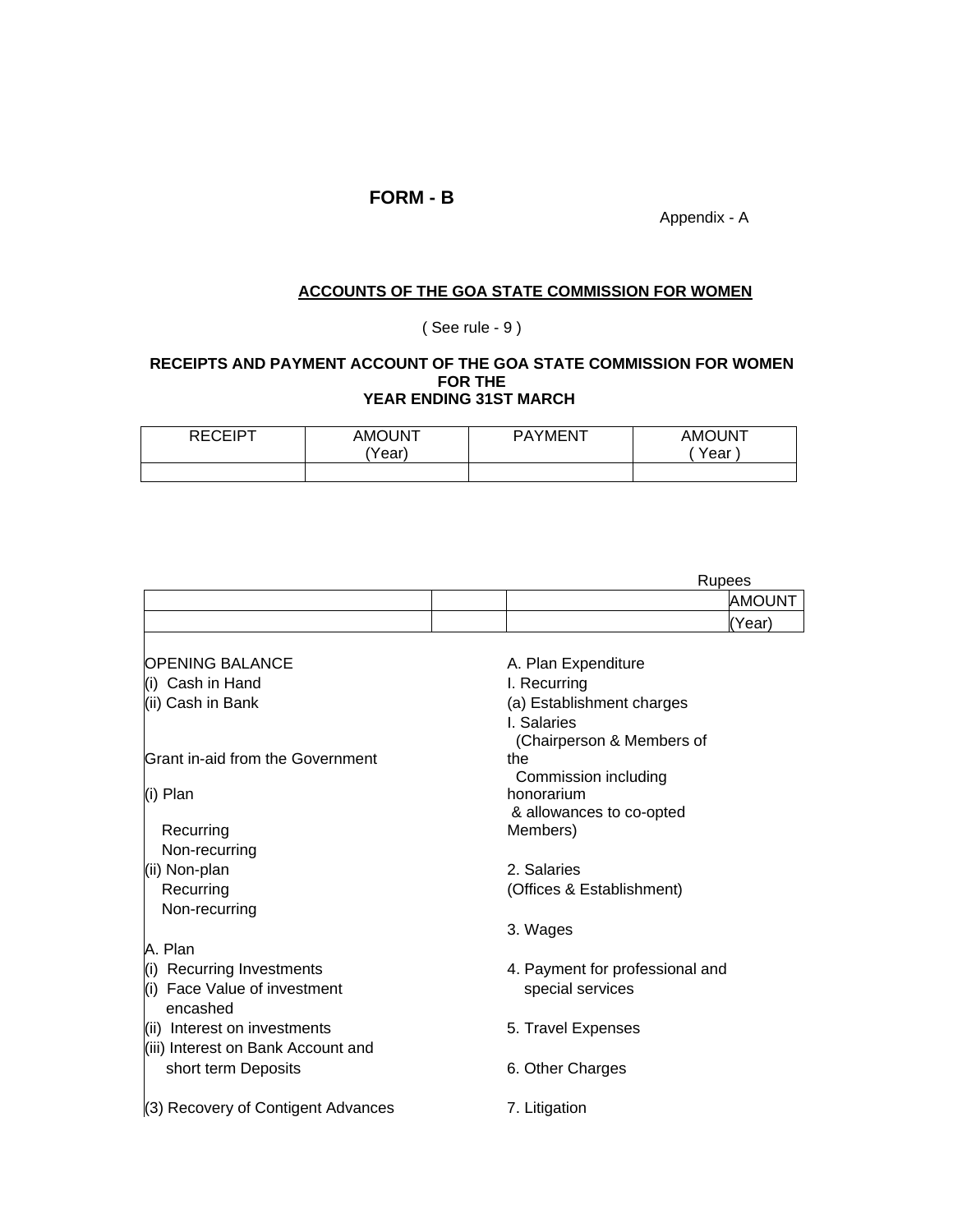(I) Advances to CPWD (ii) Advances to DGS&D (iii) Advances to Suppliers (iv) Other Advances 1. Pensions & Gratuities (4) Other Deposits and DSPC) (I) Security Deposits (ii) Earnest Money Deposit 2. Contribution CPF (C) Remittance Receipts  $(i)$  GPF/CPF etc. recoveries  $4.$  Interest on CPF from deputationists (iii) Income tax **Final Payment** (iv) Central Govt.Health (v) Postal Life Insurance (vi) Central Govt. Employee's Group 7. Interest on GPF Insurance Scheme (ii) Non-recurring Final payment (i) Recurring (a) Revenue receipts Other receipts (i) Miscellaneous Receipts **Cover** (ii) Fees if any, charged by the **Commission** (iii) Sale of publications Receipts Provident Fund/ Research Other contributions (1) General Provident Fund 1. Office Expenses (a) Subscription 2. Rent, Rates and Taxes  $(6)$  Recovery of Advance  $(3)$ . Publications  $(2)$  Contributory Provident Fund 6. Minor Works (a) Subscription 7. Furniture and Fixtures  $($ b) Recovery of Advance  $\blacksquare$  8. Machinery & Equipment

(C) Provident Fund/Other **Contributions**  (including Commutation of pension 3. Deposit linked Insurance Scheme (ii) Licence Fee 5. CPF Advance/Withdrawal/ Scheme 6. Investment of CPF balances 8. GPF Advance/withdrawal/ (B) Non-Plan 9. Investment of GPF Balances (ii) Non-recurring 10. Investment of Balances of Group Insurance 11. Payment to GIC for Insurance (d) Assistance to Other **Organisations**  1. Special Studies (b) Debt/Deposit 2. Promotion and Educational (b) Other Establishment Charges (c) Interest **4. Advertisement & Publicity** 5. Hospitality Expenses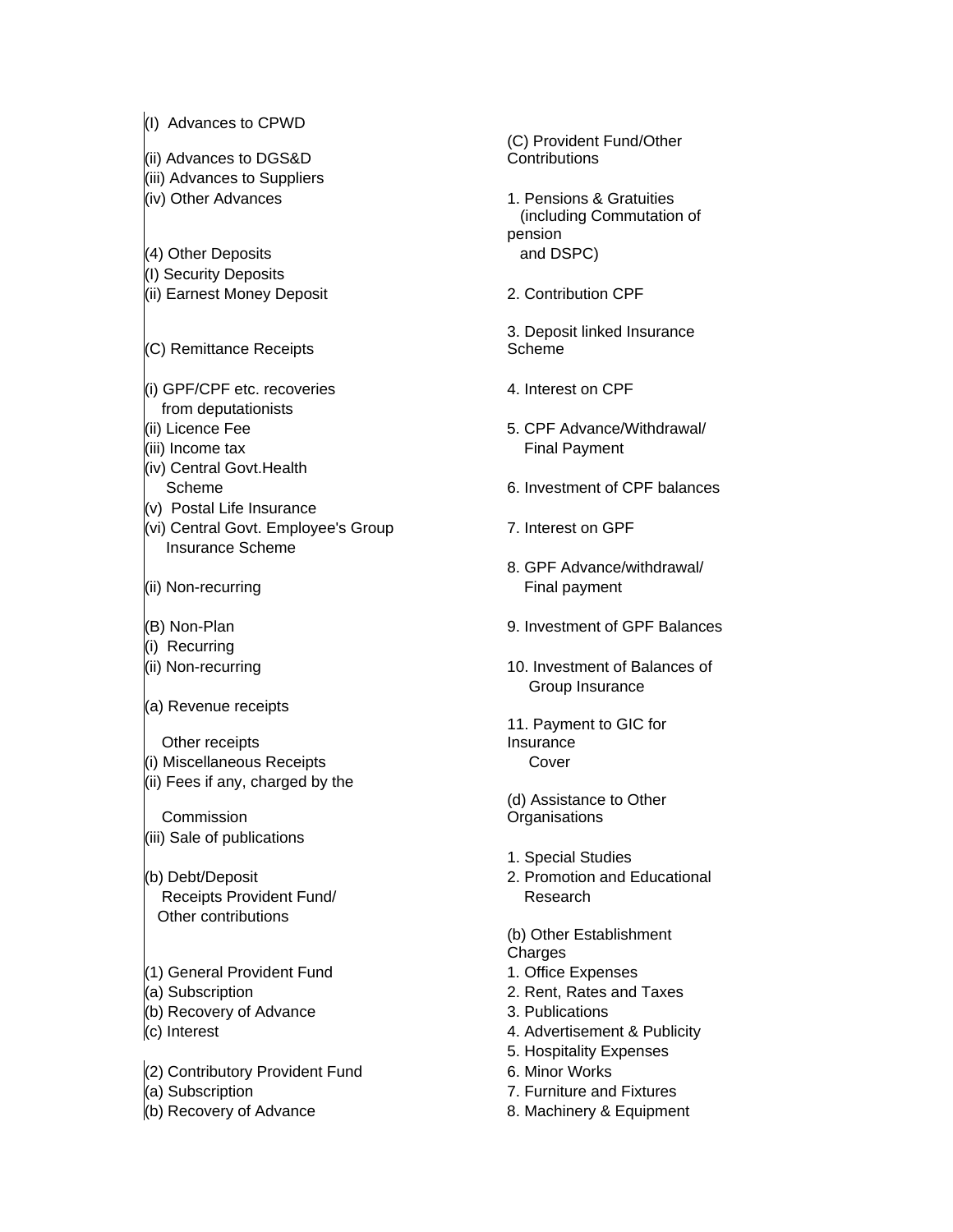- (3) Group Insurance Scheme 12. Conference & Seminars
- 
- (b) Savings Fund

Recovery of Advances (1) Investments

- (i) House Building Advance
- (ii) Motor Car Advance f) Contigent Advances
- (iii) Other Motor Conveyance Advance (1) Advance to CPWD
- 

### (c) Contribution 9. Motor Vehicles

- (d) Interest 10. Maintenence of Vehicles
	- 11. Petrol, Oil and Lubricants
	-
- (a) Insurance Fund 13. Telephone Charges

#### e) Investments

- 
- (iv) Other Advances (2) Advance to DGS&D
	- (3) Advance to Suppliers
	- (4) Other Advances
	- g) Advances to staff
	- (1) House Building Advances
	- (2) Motor Car Advance
	- (3) Other Motor Conveyance
	- Advance
	- (4) Other Advance

h) Other Adjustment

- (Remittances)
- (1) GPF etc. recoveries of deputationists
- (2) Licence Fee
- (3) Income Tax
- (4) Central Govt. Health
- Scheme
- (5) Postal Life Insurance
- (6) CGEGIS/CGEIS
- A. II Non-recurring
- (a) Other Establishment
- **Charges**
- (1) Major Works
- (2) Furniture & Fixture
- (3) Machinery & Equipment
- (4) Motor Vehicles
- (5) Publications
- (b) Deposits
- (1) Security Deposits
- (2) Earnest Money Deposits
- b. Non-Plan Expenditure
- (1) Recurring
- (2) Non-recurring
- C. Closing Cash Balance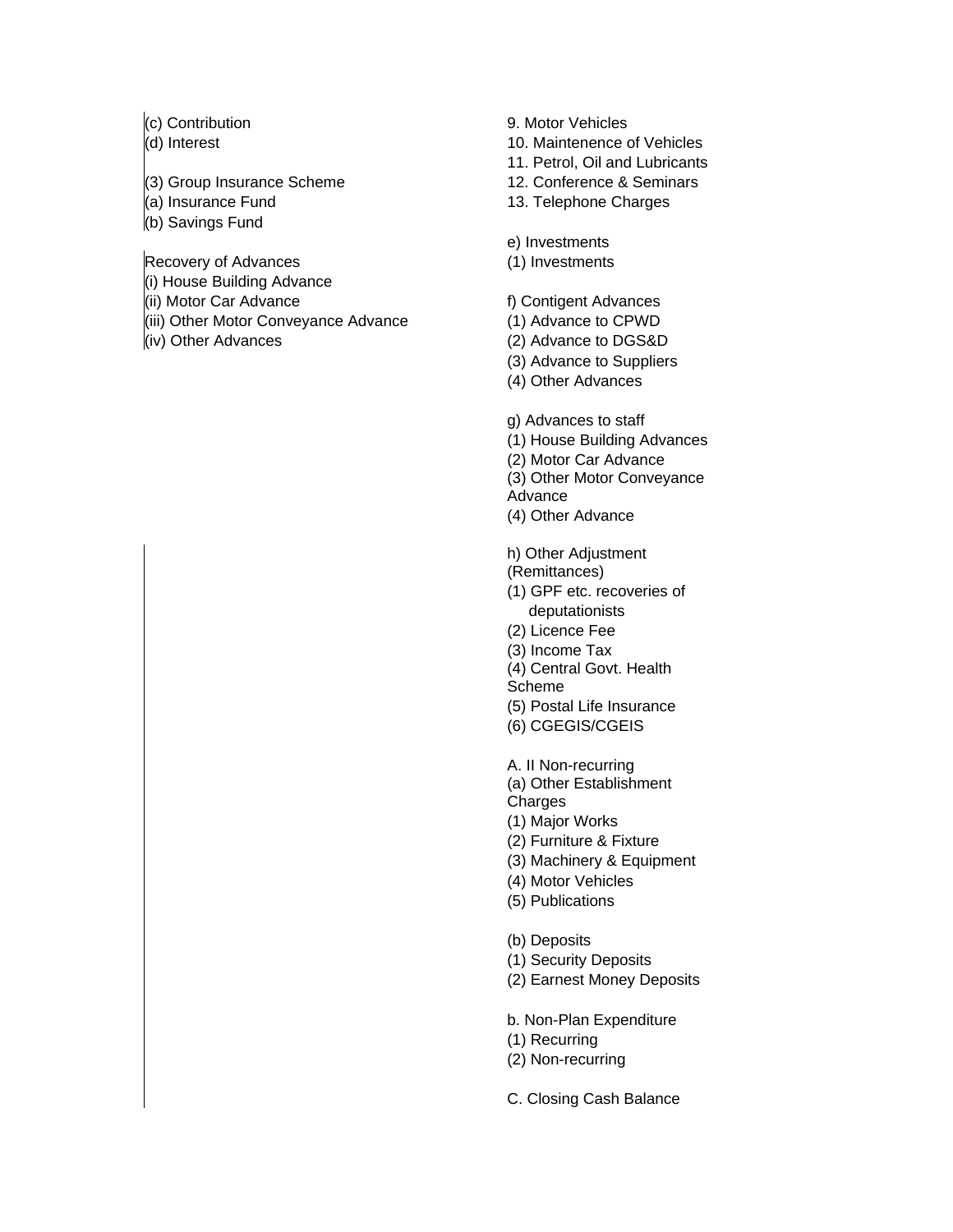(1) Cash in hand (2) Cash in bank

#### Appendix - B GOA STATE COMMISSION FOR WOMEN INCOME AND EXPENDITURE ACCOUNTS FOR THE YEAR ENDING 31ST MARCH

| Expenditure                                                 | Amount | Income                                                        | วนทt   |
|-------------------------------------------------------------|--------|---------------------------------------------------------------|--------|
|                                                             | (year) |                                                               | (year) |
| Plan                                                        |        | Plan                                                          |        |
| Recurring                                                   |        | A. By Grant-in-aid from Deptt.<br>οf                          |        |
| <b>Establishment Charges</b>                                |        | Women and Child<br>Development,<br>Ministry of Human Resource |        |
| (1) Salaries                                                |        | Development                                                   |        |
| (Chairperson and Members of                                 |        | Less: Amount of                                               |        |
| the Commission including                                    |        | Grant-in-aid capitalised                                      |        |
| Honorarium and Allowances to                                |        |                                                               |        |
|                                                             |        | B. Receipt on account of                                      |        |
| co-opted Members)                                           |        | Interest                                                      |        |
| (2) Salaries                                                |        |                                                               |        |
| (Officers & Establishment                                   |        | (i) Interest on Investment<br>(ii) Interest on bank account   |        |
| (3) Wages                                                   |        | and                                                           |        |
| (4) Payment for Professional                                |        | short term deposits                                           |        |
| and Special Services                                        |        |                                                               |        |
| (5) Travel Expenses                                         |        | C. Other Receipts                                             |        |
|                                                             |        |                                                               |        |
| (b) Other Establishment Charges                             |        | (i) Miscellaneous Receipts                                    |        |
| (1) Office Expenses                                         |        | (ii) Fees, if any, charged by                                 |        |
| (2) Rent, Rates and taxes                                   |        | the Commission                                                |        |
| (3) Advertisement & Publicity                               |        | (iii)Sale of Publications                                     |        |
| (4) Hospitality Expenses                                    |        |                                                               |        |
| (5) Publications                                            |        | Non-Plan                                                      |        |
| (6) Minor Works                                             |        |                                                               |        |
|                                                             |        | <b>Excess of Expenditure over</b>                             |        |
| (7) Furniture & Fixtures                                    |        | Income                                                        |        |
| (8) Machinery & Equipment                                   |        |                                                               |        |
| (9) Motor Vehicles                                          |        |                                                               |        |
| (10) Maintenance of vehicles                                |        |                                                               |        |
| (11) Petrol, Oil & Lubricants<br>(12) Conference & Seminars |        |                                                               |        |
| (13) Telephone Charges                                      |        |                                                               |        |
| (14) Other Charges                                          |        |                                                               |        |
| (15) Litigation                                             |        |                                                               |        |
|                                                             |        |                                                               |        |
| C) Provident Fund & Other                                   |        |                                                               |        |
| Contributions                                               |        |                                                               |        |
| 1. Pensions and gratuties                                   |        |                                                               |        |
|                                                             |        |                                                               |        |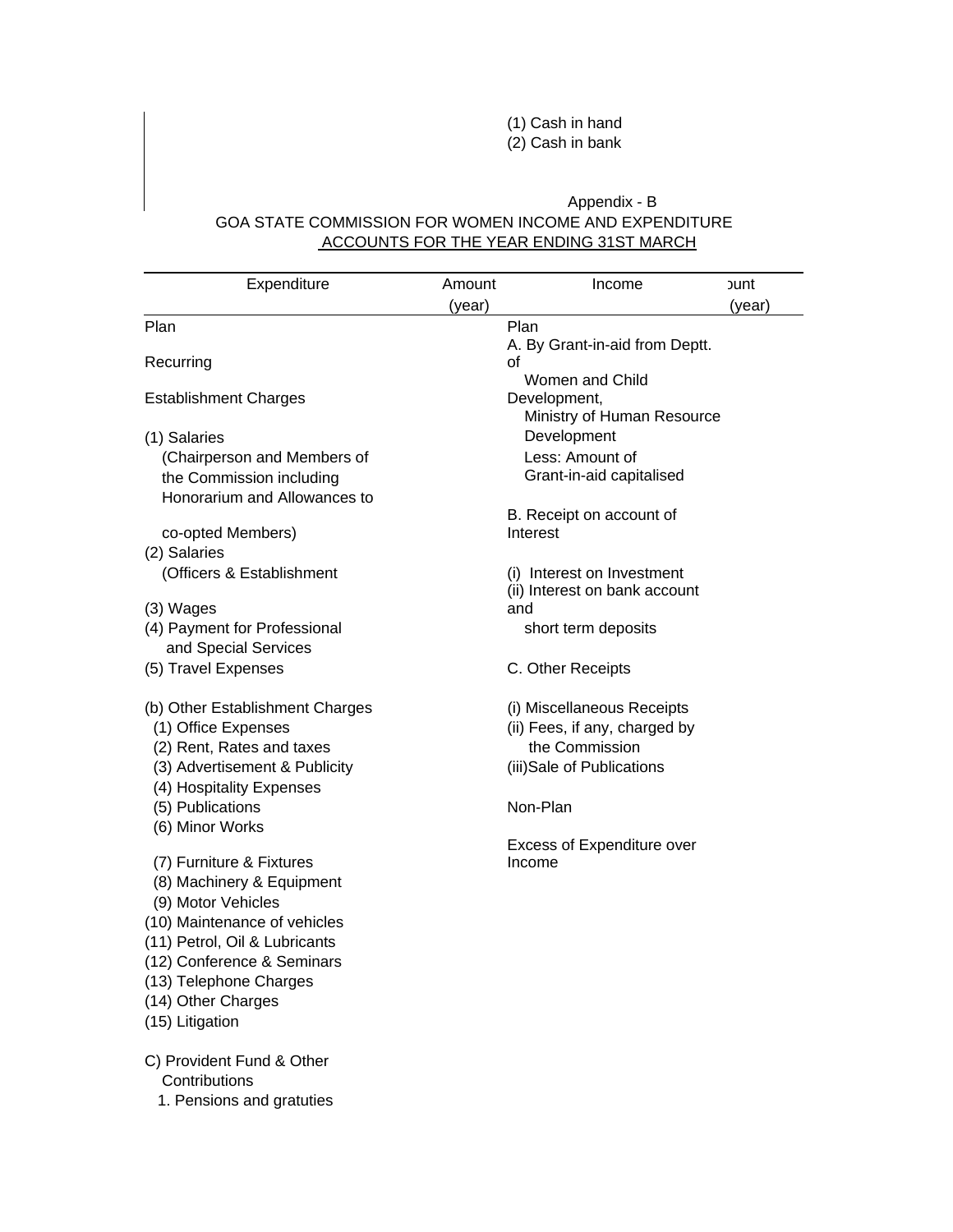(including commuted value of Pension & LSPC)

- 2. Contirbution to CPF
- 3. Deposit Linked Insurance Scheme
- 4. Interest on CPF
- 5. Interest on GPF
- 6. Group Insurance scheme
	- (a) Insurance Fund
	- (b) Savings Fund
- D) Assistance to other
	- organisations
	- 1. Special Studies
	- 2. Promotional and Educational Research
- II. Non-Plan **Recurring**

 Excess of Income over expenditure

> Appendix-C Balance Sheet

### GOA STATE COMMISSION FOR WOMEN BALANCE SHEET AS ON 31ST MARCH

| <b>LIABILITIES</b>                | <b>AMOUNT</b> | <b>ASSETS</b>                 | <b>AMOUNT</b> |
|-----------------------------------|---------------|-------------------------------|---------------|
|                                   | (Plan)        |                               | (Plan)        |
|                                   | (Year)        |                               | (Year)        |
|                                   |               |                               |               |
| 1. CAPITAL FUND                   |               | I. Land and Buildings         |               |
| Balance as per last Balance Sheet |               | a. Cost of land               |               |
|                                   |               | b. Cost of construction of    |               |
| Excess of Income over expenditure |               | buildings                     |               |
| Grant-in-aid for capital assets   |               | Opening balance               |               |
| Amounts capitalised during        |               | Addition during the year      |               |
| previous years                    |               |                               |               |
| Grant-in-aid capitalised during   |               | II. Furniture and Fixture     |               |
| the year                          |               | <b>Opening Balance</b>        |               |
| Gifts and Donations               |               | Additions during the year     |               |
| Less: Value of Assets written off |               | Less: Written off during year |               |
| Closing Balance                   |               | <b>Closing Balance</b>        |               |
|                                   |               |                               |               |
| 2. Non-Commission Liabilities     |               | III. Machinery & Equipment    |               |
| a. Central Govt. Employees        |               | <b>Opening Balance</b>        |               |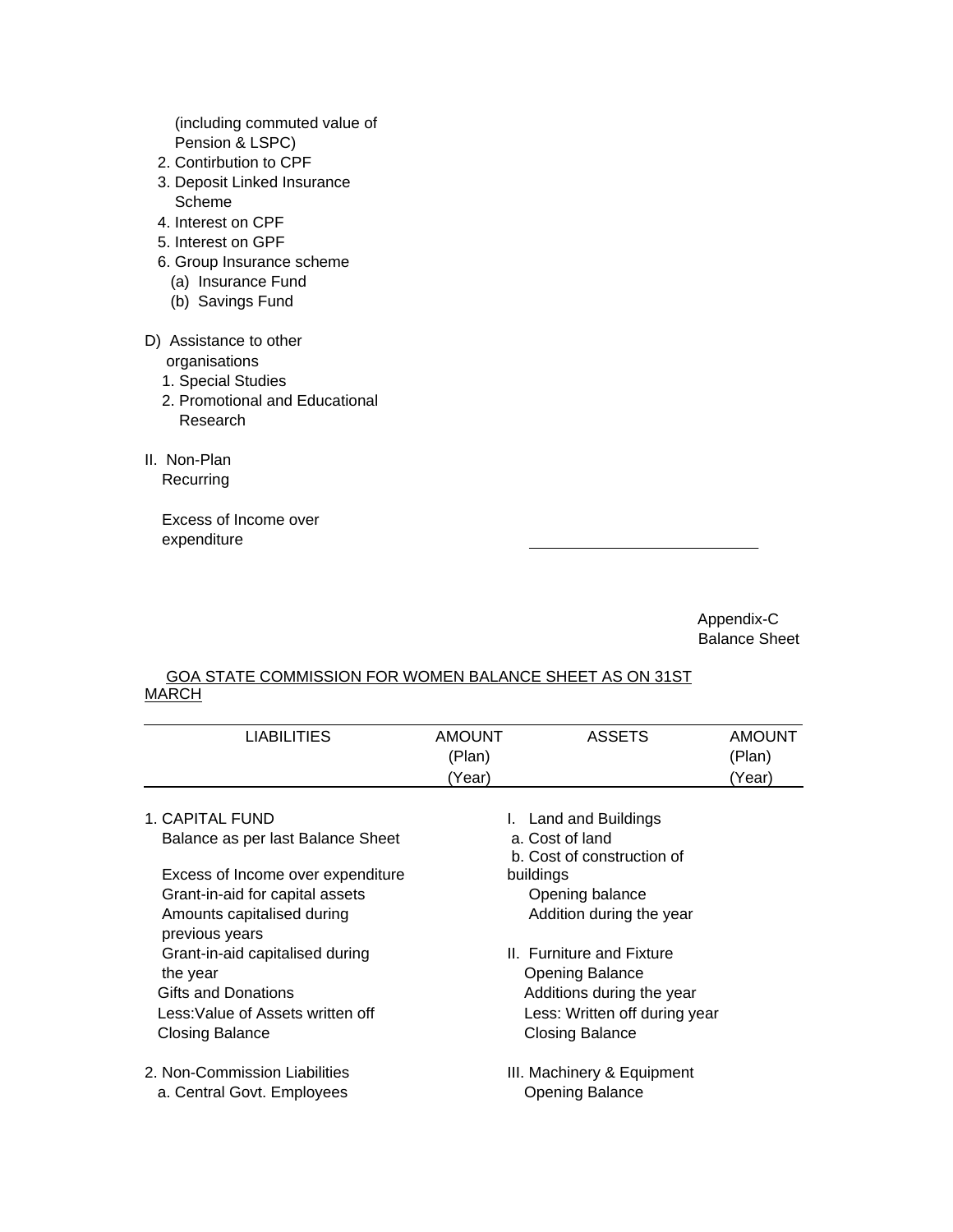Opening Balance Additions during the year Closing Balance Paid during the year Closing Balance IV. Vehicles

 Opening Balance Additions during the year Closing Balance Paid during the year Closing Balance V. Publications

Additions during the year example of the year during the year

Paid during the year

**Opening Balance Opening Balance** 

 Less: Amount paid during the year Closing Balance Closing Balance

- Opening Balance Recovered during the year (a) Advances to CPWD Less: Remitted during the year **Channel Containst Container Containst Containst Containst Containst Containst Containst Containst Containst Containst Containst Containst Containst Containst Containst Containst Containst Co**
- Postal life Insurance Closing Balance Opening Balance Less:Paid during the year Changel Change Cheming Balance
- . Security deposits **Closing Balance**  Opening Balance Received during the year **Exercise 20** (c) Advances to suppliers Less: Paid/refunded during the year **Channel Conventity** Opening Balance Closing Balance **Add:** Paid during the year
- 3. Commission's CPF Account Closing Balance Opening Balance Subscription (d) Other Advances

Group Insurance Scheme **Additions** during the year Less:Written off during the year Opening Balance b. Licence Fee **Additions during the years** Additions during the years Less:Written off during the year Opening Balance c. C.G.H.S. **C.G.H.S.** Additions during the year Opening Balance Less:Sale of Publications (Including complementary copies) Closing Balance Closing Balance d. GPF/C.P.Fund VI. Gifted/Donated Assets Additions during the year **Receipts** during the year Less:Written off during the year e. Income Tax VII.Contigent Advances Closing Balance **Add:** Paid during the year Less:Adjusted during the year Recovered during the year (b) Advances to DGS&D Closing Balance **Add:Paid during the year**  Less:Adjusted during the year Less:Adjusted during the year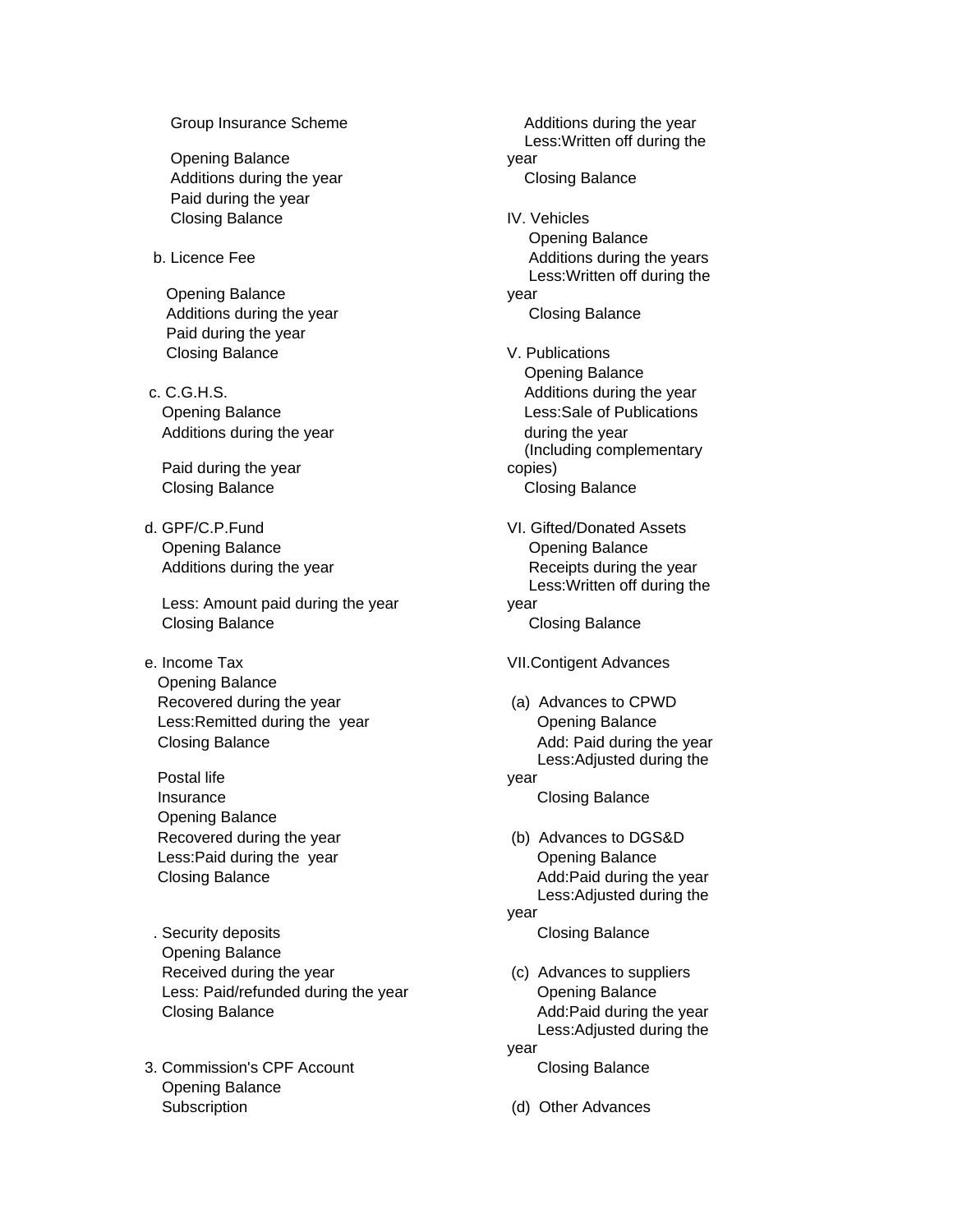Interest of CPF Balance **Closing Balance**  Less:Advance/Withdrawal Final payment The Contract Contract Contract Contract Contract Contract Contract Contract Contract Contract Contract Contract Contract Contract Contract Contract Contract Contract Contract Contract Contract Contract Contra Closing Balance

4. Commission's GPF Account **Commission's GPF Account** 

 Opening Balance Recovery of advance **Closing Balance Closing Balance**  Interest on GPF Less:Advance/withdrawal **IX.** Advance to staff Final Payment

 Opening Balance Closing Balance

 Received during the year Less: Paid/refunded during the year Closing Balance Closing Balance

Recovery of Advance **Contact Contact Advance Opening Balance** Contribution to CPF **Add:Paid during the year** Add:Paid during the year Less:Adjusted during the year (a) Security Deposit Add:Deposit made during the year Subscription Less:Deposit received back Closing Balance (a) House Building Advance Opening Balance 5.Group Insurance Scheme **Add:Paid during the year** Add:Paid during the year Less:Recovered during the year Subscription **Closing Balance**  Earnest Money (b) Motor Car Advance Deposits **Opening Balance** Opening Balance **Add:** Paid during the year Less:Recovered during the year X. Provident Funds (a) C.P.Fund (Investments) Opening Balance Add:Invested during the year Less:Investment Encashed Amount of Balance in Cash Closing Balance (b) G.P.Fund (Investments) Opening Balance Add:Invested during the year Less:Invested Encashed Amount of Balance in Cash Closing Balance (c) Group Insurance Scheme Opening Balance Add:Invested during the year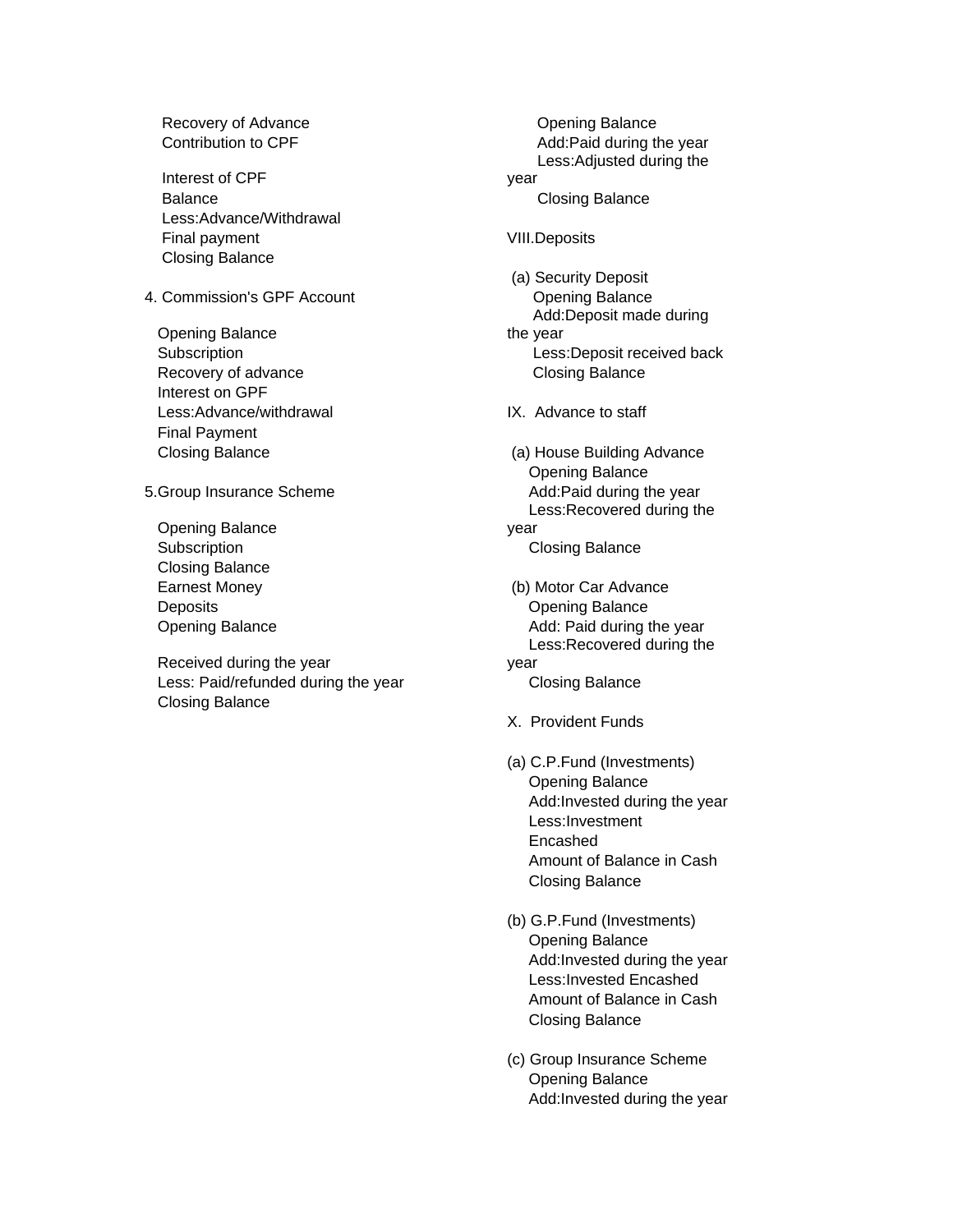Less:Investments Encashed Amount of Balance in cash Closing Balance

(d) Other Motor Conveyance advance Opening Balance Add:Paid during the year Less:Recovered during the year

Closing Balance

(e) Other Advances Opening Balance Add:Paid during the year Less:Recovered during the year Closing Balance

XI. Sundry debtors (with details) Opening Balance Add:Paid during the year Less:Recovered during the year Closing Balance

 1. Cash in hand 2. Cash in Bank

 Member Secretary Goa State Commission for Women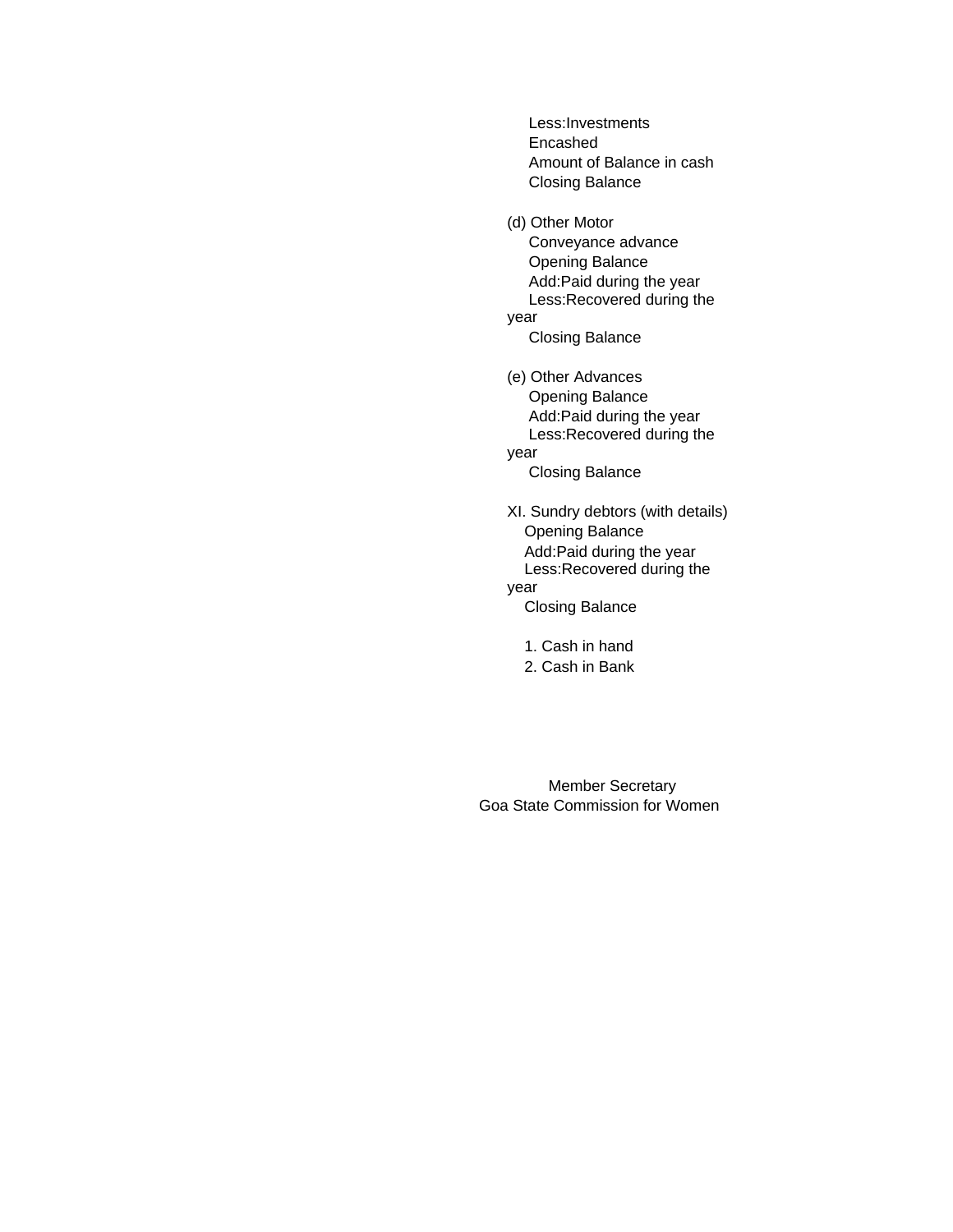Appendix – B

# F O R M - C

# A N N U A L R E P O R T

## ( Year

# ( See rule  $-9$  )

## GOA STATE COMMISSION FOR WOMEN

- (1) Preface
- (2) Contents
- (3) Reports on the activities
	- (i) Completed
	- (ii) In progress
	- (iii) Proposed

(4) Reports on the analysis of findings or the research/investigation/survey, if any

(5) Any other relevant information.

## By Order and in the name of the Governor of Goa

## $Sd$ <sup>-</sup>

( E. Silveira ) Under Secretary to the Government of Goa Women & Child Dev.